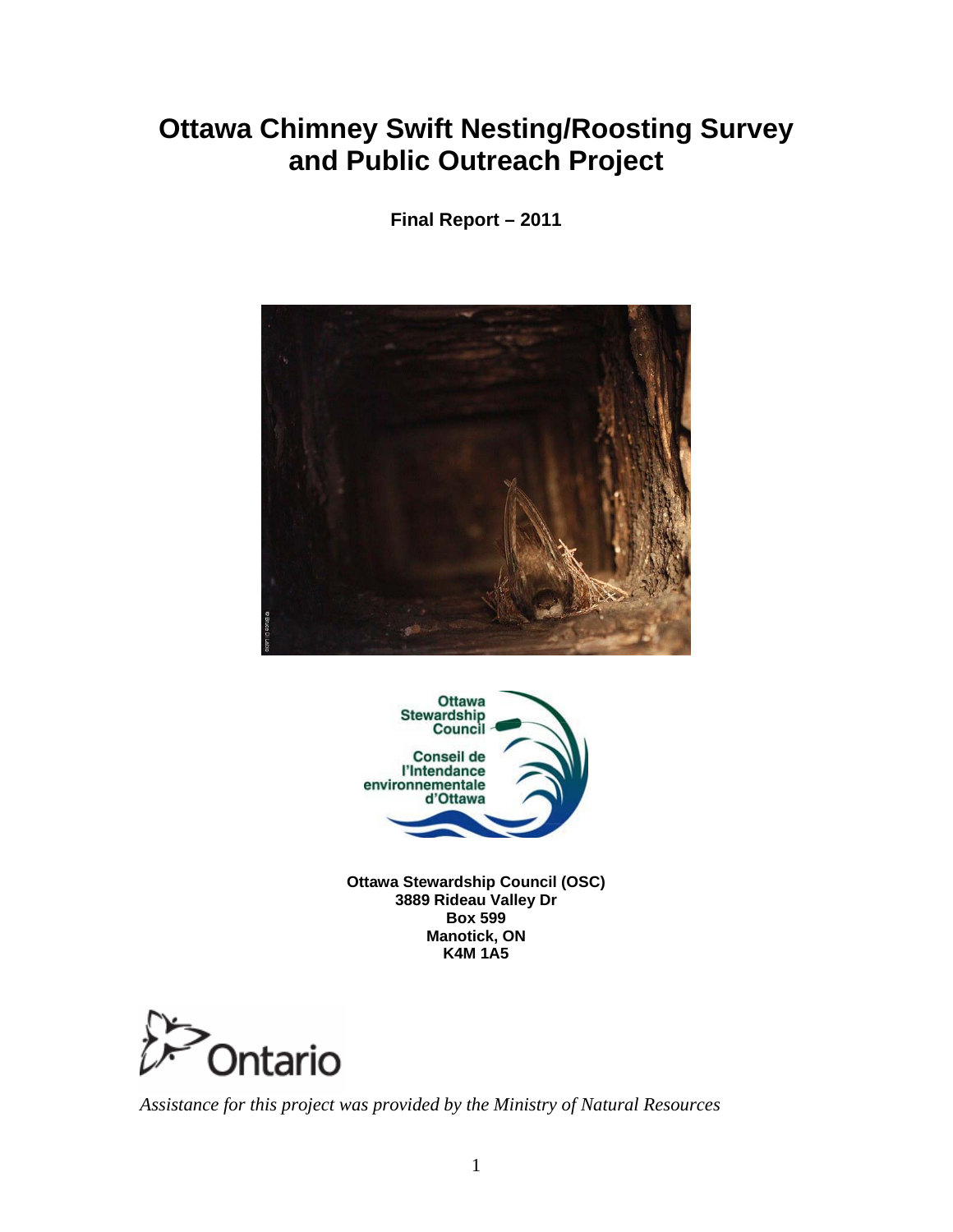### **Table of Contents**

#### **APPENDICES**

| APPENDIX 1: BIRD STUDIES CANADA CHIMNEY SWIFT SURVEYING PROTOCOL 15                       |  |
|-------------------------------------------------------------------------------------------|--|
| APPENDIX 2: OTTAWA CHIMNEY SWIFT NESTING/ROOSTING SITE SURVEY MAPS40                      |  |
|                                                                                           |  |
|                                                                                           |  |
|                                                                                           |  |
|                                                                                           |  |
|                                                                                           |  |
|                                                                                           |  |
| APPENDIX 9: PUBLIC OUTREACH-LETTER TO BUSINESSES/PROPERTY OWNERS117                       |  |
| APPENDIX 10: PUBLIC OUTREACH- FACT SHEET: CHIMNEY SWIFTS IN OTTAWA120                     |  |
| APPENDIX 11: PUBLIC OUTREACH- LITERATURE REVIEW: THE CHIMNEY SWIFT CHAETURA PELAGICA  123 |  |
|                                                                                           |  |
|                                                                                           |  |

#### **TABLES**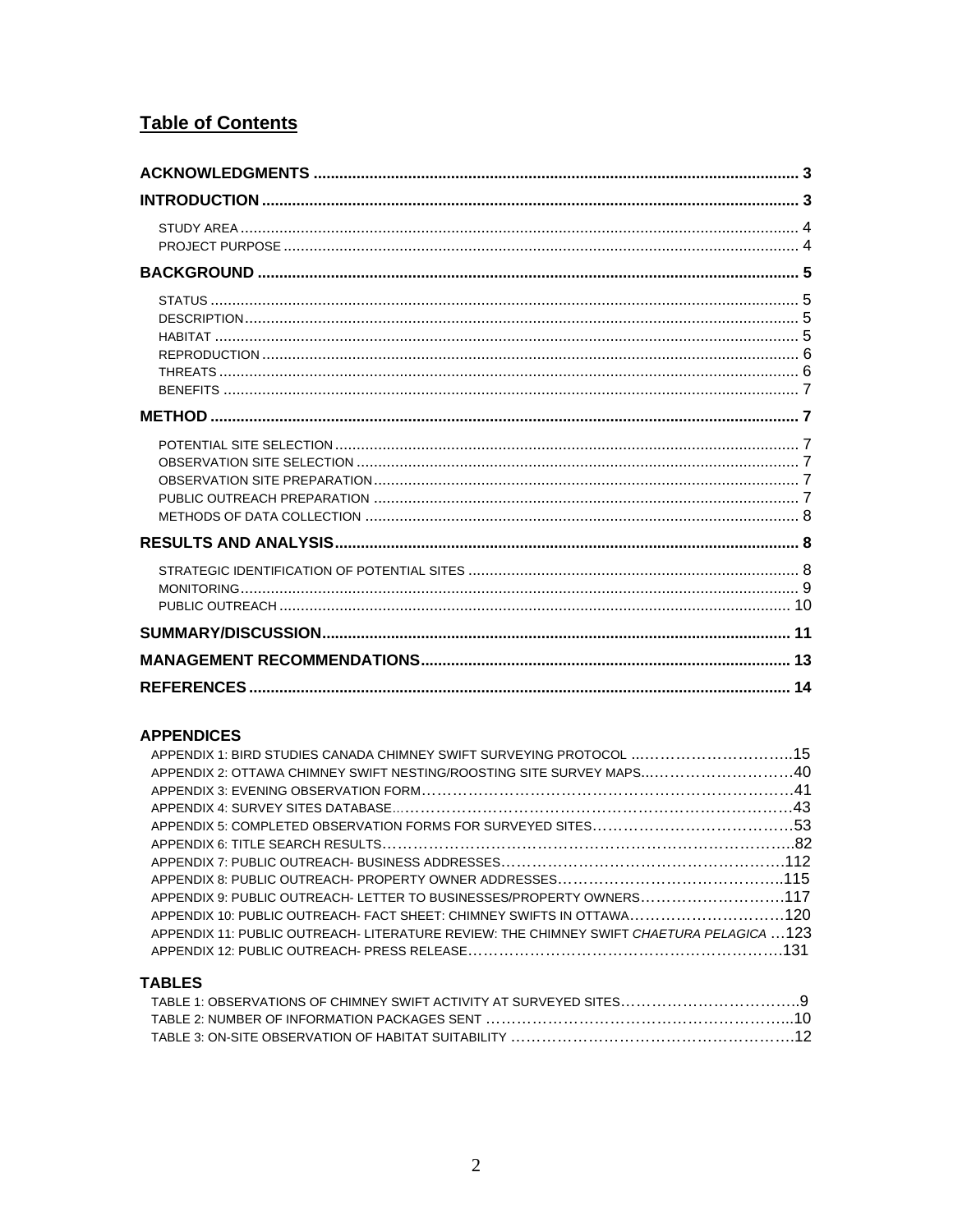# <span id="page-2-0"></span>**Acknowledgments**

This project could not have been accomplished without the contributions of the following individuals:

Joffre Cote, Stewardship Coordinator, OMNR/OSC Mark Rowsell, council member, OSC Phil Geddis, council member, OSC Robin Wentzel, council member, OSC Nick Menard, intern, OSC A special thanks to Bruce Di Labio for sharing his wonderful images of Chimney Swifts with us (http://www.dilabiobirding.ca/).

Thanks to you all for your commitment to the protection of species at risk in the City of Ottawa and beyond.

Report author: Chelsey Ellis, Species at Risk Project Coordinator, OSC

# **Introduction**

The Chimney Swift (*Chaetura pelagica)* is an aerial foraging insectivore that inhabits urban areas. It has also been described as a cigar shaped aerial acrobat that can be heard overhead in the evening hours around sunset. The population of this migrating bird has been in general decline over the past few decades, with some estimates coming in at an over 95% decline since 1968 (COSEWIC, 2007). As such, the familiar sound of these birds at dusk may become less and less common in the Ottawa area. The 2007 Chimney Swift

Assessment and Status Report developed by the Committee on the Status of Endangered Wildlife in Canada (COSEWIC) cites one of this species' main threats as a loss of nest and roost sites, initially through logging of old-growth forests, more recently through loss of chimneys suitable for nests and roosts (COSEWIC, 2007). The report also indicates that this species is part of an aerial insectivore guild that is showing significant declines for unknown reasons throughout the Americas (COSEWIC, 2007). The City of Ottawa is within the Canadian breeding range of the Chimney Swift, which includes select areas in east-central Saskatchewan, southern Manitoba, southern Ontario, southern Quebec, as well as New Brunswick, Nova Scotia, and possibly Prince Edward Island and Southwestern Newfoundland (COSEWIC, 2007).



Photo courtesy of Bruce Di Labio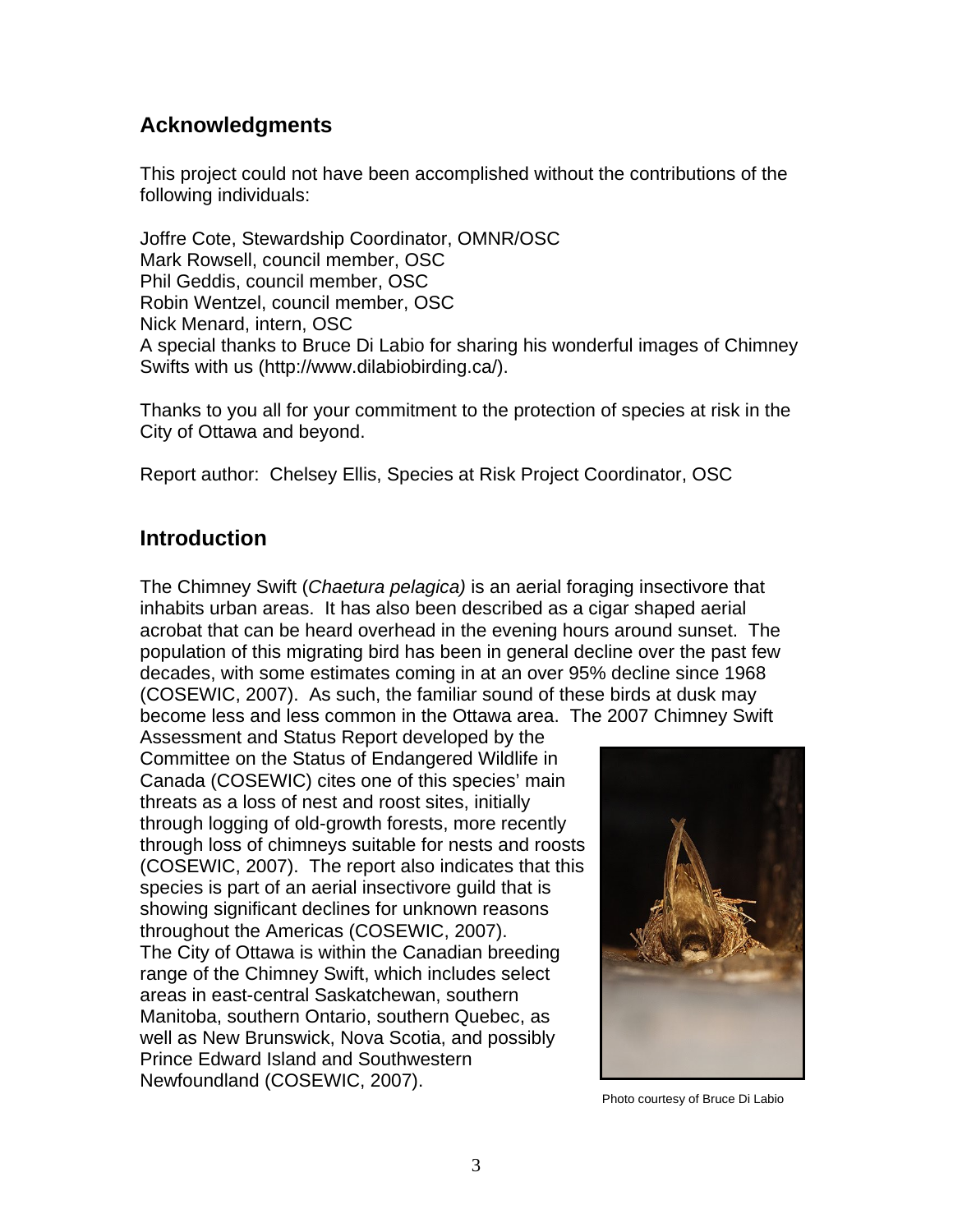# <span id="page-3-0"></span>Study Area

The general target study area was the City of Ottawa. Given the primary habitat of the species, focus was placed on the urban part of the city as well as the villages and hamlets contained within the city boundaries. These villages and hamlets included: Cumberland, Sarsfield, Navan, Carlsbad Springs, Vars, Edwards, Greely, Metcalfe, Vernon, Osgoode, Kars, Manotick, North Gower, Burritts Rapids, Richmond, Munster, Stittsville, Carp, Kinburn, Galetta, Fitzroy Harbour, Constance Bay, and Dunrobin.



#### Project Purpose

The goals of this project were:

- **1)** To strategically at a landscape level, identify potential Chimney Swift nesting/roosting sites/areas within the "urban" City of Ottawa and its villages/hamlets.
- **2)** To develop an understanding of the Chimney Swift population in the City of Ottawa by monitoring a selection of potential nesting/roosting sites using an established monitoring protocol.
- **3)** To develop and implement a public outreach strategy to increase awareness of the species and its status as a threatened species in Canada and Ontario.

In addition, this project created a framework which will allow Chimney Swift surveying and monitoring in the City of Ottawa to continue in the future.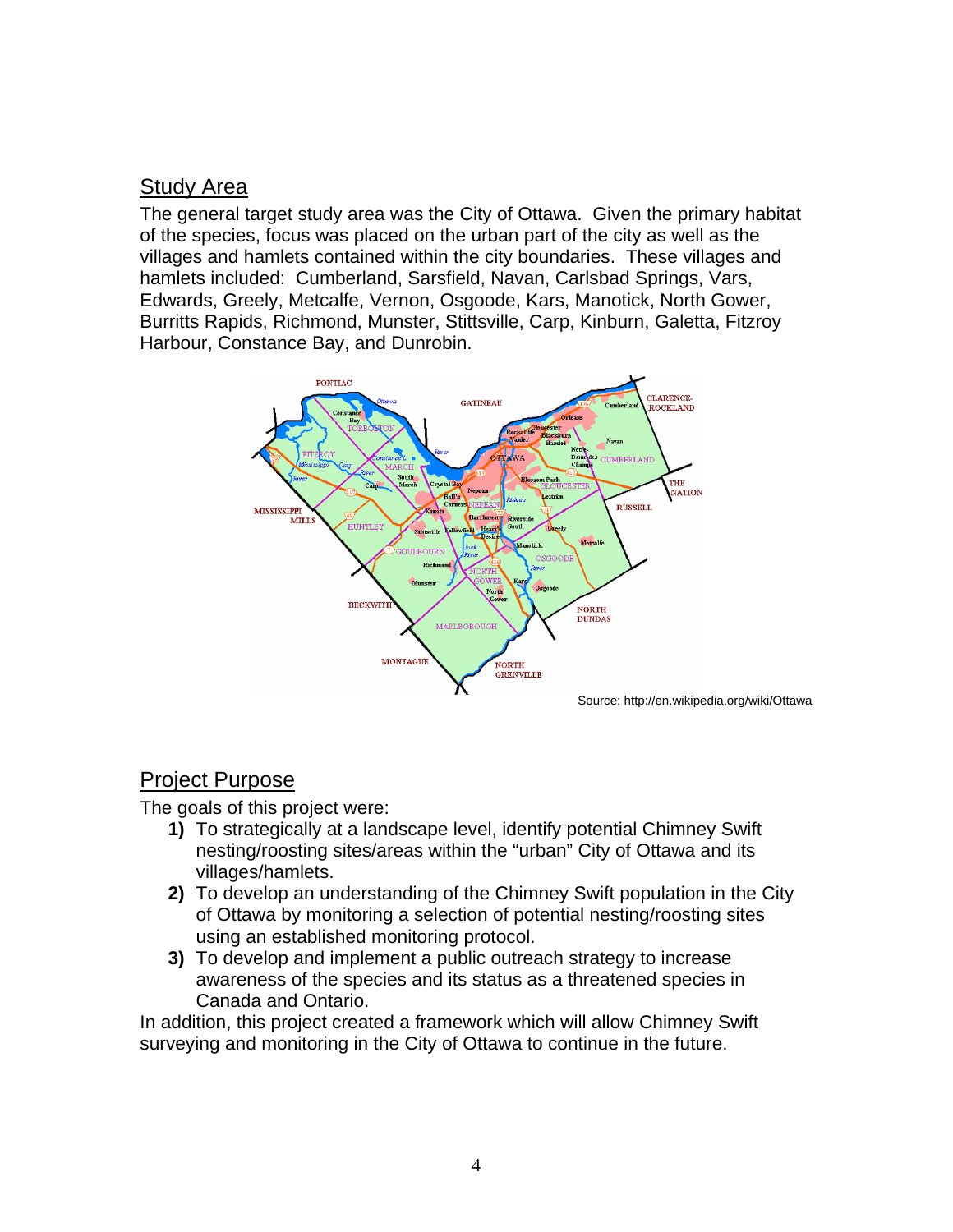# <span id="page-4-0"></span>**Background**

# **Status**

In 2007 and 2009 correspondingly, the Committee on the Status of Endangered Wildlife in Canada (COSEWIC) and the Committee on the Status of Species At Risk in Ontario (COSSARO) designated the Chimney Swift *Chaetura Pelagica* as a Threatened species both federally and provincially mainly due to their steady population and area of occupancy decline. Both of these designations resulted in the species being added to the federal *Species at Risk Act* (SARA) list of wildlife species at risk as well as the provincial Species at Risk in Ontario (SARO) list.

### **Description**

The Chimney Swift is a small, soot-colored bird that is commonly seen and heard in groups darting overhead around dusk. They can be identified by their cigar-like shape and long thin pointed wings that form a crescent shape when they fly, as well as by their high pitched chatter. This species is part of a guild of aerial insectivores.

The Chimney Swift typically migrates into southern Ontario around the end of April, and by mid-May they have reache d the more northern ranges (COSEWIC, 2007). In Canada , swifts are reported migrating south towards their winter range in the Amazon basin sometime between the middle of August to the middle of September (COSEWIC, 2007).



#### Habitat

Chimney Swifts are known to almost exclusively inhabit chimneys in urban and suburban areas, although they have been occasionally found in silos, wells and barns, and they still occupy hollow tree s in remote areas (COSEWIC, 2007). This species requires chimneys with rough interior surfaces such as those constructed with brick and mortar, stu cco, stone or concrete. In addition they require an



interior diameter that is large enough to accommodate their wingspan (roughly 25-30cm or 1 foot).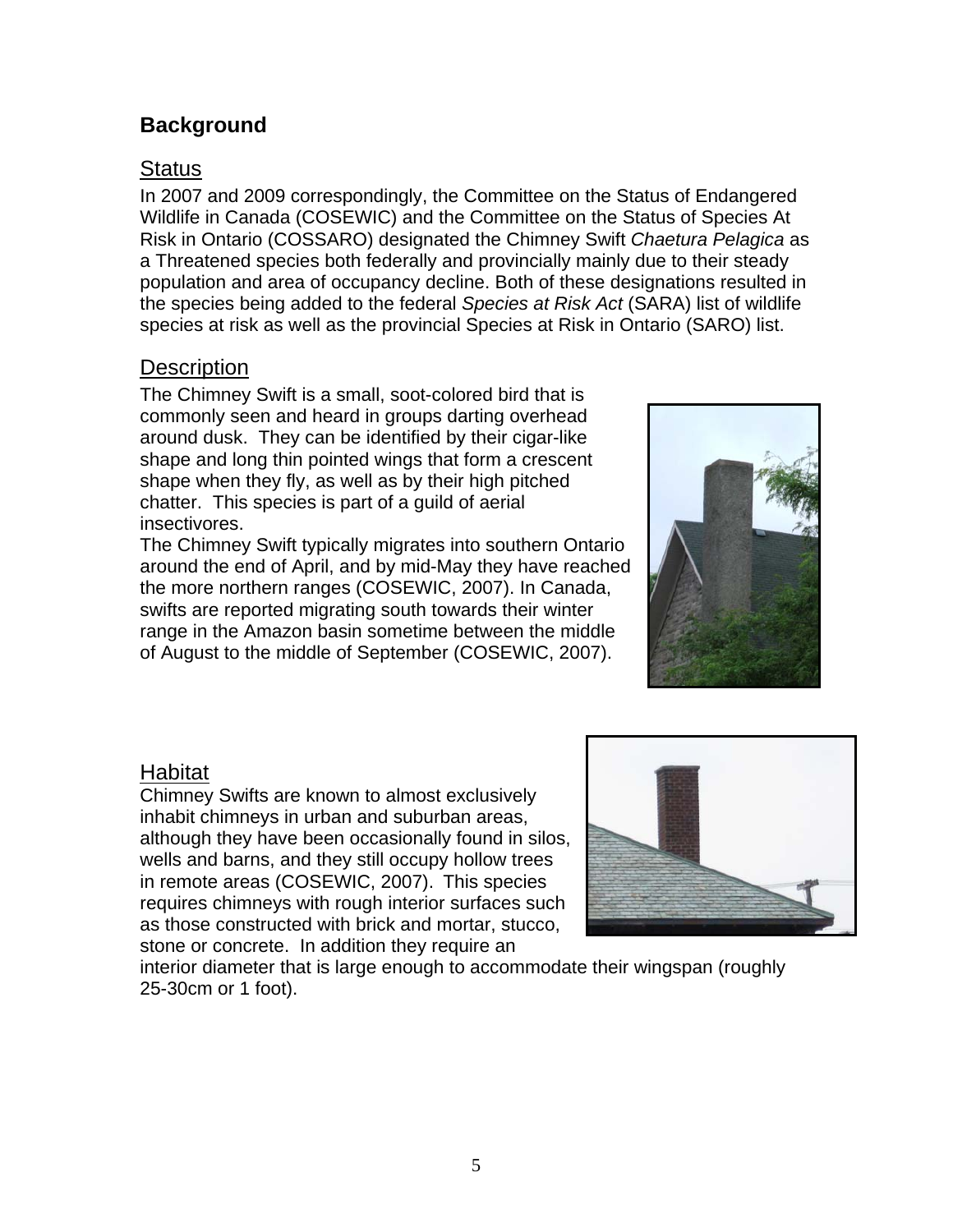### <span id="page-5-0"></span>Reproduction

Typically two to six eggs are laid in each nest (COSEWIC, 2007). Approximately 19 to 21 days of incubation are carried out by both parents before the eggs hatch (Dexter, 1969). It is common for not all of the eggs in a nest to hatch, but hatching success is generally high for this species. In the northern areas of their breeding range (northeastern U.S and south eastern Canada) swifts only raise one brood of young per year. Chimney Swift yo ung develop quickly, and within three weeks London, 2010). of hatching they leave the nest and begin climbing the wall of the chimney and learning how to fly (Nature





Photos courtesy of Bruce Di Labio

#### **Threats**

Chimney Swifts are part of a guild of aerial insectivores that appears to be undergoing widespread declines across North America (COSEWIC, 2007). One of the foremost limiting factors affecting aerial insec tivores is likely a decline in the availability of flying insects, their primary food source (N ature London, 2010).

Out of all the species included in the guild of aerial insectivores, the Chimney Swift has had the most serious known decline (COSEWIC, 2007). This rapid decline has been attributed to the fact that the Chimney Swift is also faced a reduction in the availability of suitable habitat as possible nesting and roosting sites in older chimneys are becoming scarce and many chimneys have undergone renovations and upgrades (COSEW IC, 2007). Finally, climate change is also cited as a contributing factor in the decline in Chimney Swift numbers as the changing climate is causing extreme and unpredictable weather events thereby affecting the timing and availability of food sources (Nature London, 2010).



Additional limiting factors may also include: decrease in natural nesting and roosting sites, competition for nest sites, harassment from other species, predation, disturbance from human activity, pesticide contamination, nest destruction, and the perils of migration and overwintering.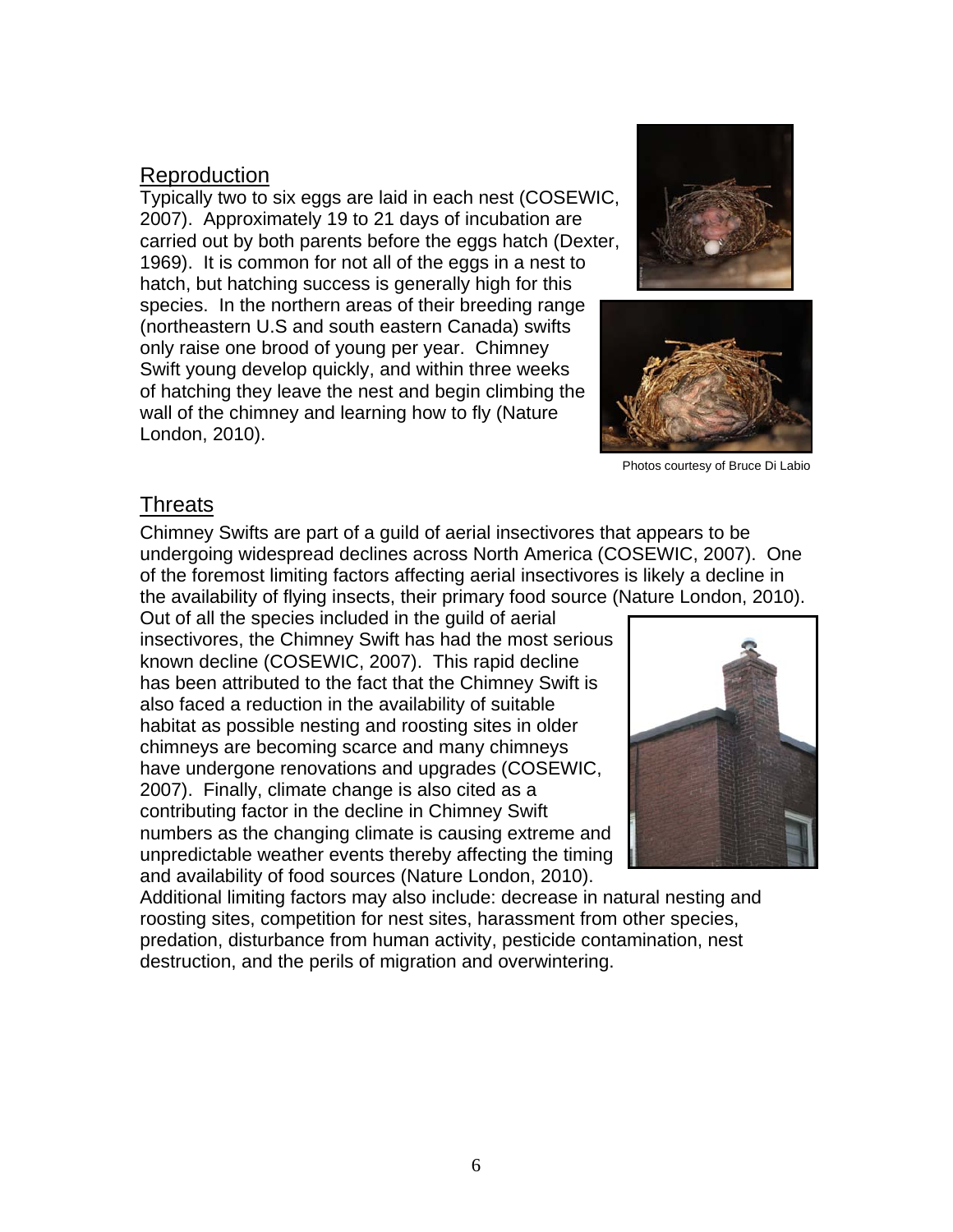# <span id="page-6-0"></span>**Benefits**

- 1. Insect Control: As part of the guild of aerial insectivores, Chimney Swifts can have a significant role to play in the control of insect populations in cities as they are capable of eating more than 1,000 insects a day (COSEWIC, 2007).
- 2. Part of the food chain: As Chimney Swifts spend most of their time in the air and choose nesting/roosting locations (chimneys) that are largely inaccessible by most other animals, there are very few known predators for this species. Chimney Swifts are however part of the local food chain, and as such they support natural predators in the areas they inhabit. Reports indicate that birds of prey (ex. Merlins) have been known to prey on Chimney Swifts (COSEWIC, 2007).

#### **Method**

#### Potential site selection

1) The City of Ottawa was divided into areas based on neighborhood divisions and villages/hamlets. 2) Each area was rated for surveying priority, from no priority to high priority. 3) Specific sites were located (potential nesting/roosting sites) in each area where the Chimney Swift's preferred habitat was located.

#### Observation site selection

1) Potential nesting/roosting sites were plotted on a map using GIS software. 2) Sites for observation were chosen based on their relation to areas with a high priority rating.

#### Observation site preparation

Site observation was conducted fr om public property (i.e. from sidewalk, roadside, etc). No site preparatio n was necessary.

#### Public outreach preparation

1) Online research was conducted to determine all extermination, chimney sweeping and home inspection companies operating in the Ottawa area. 2) A title search was conducted at the Land Registry Office for those properties with confirmed nesting sites.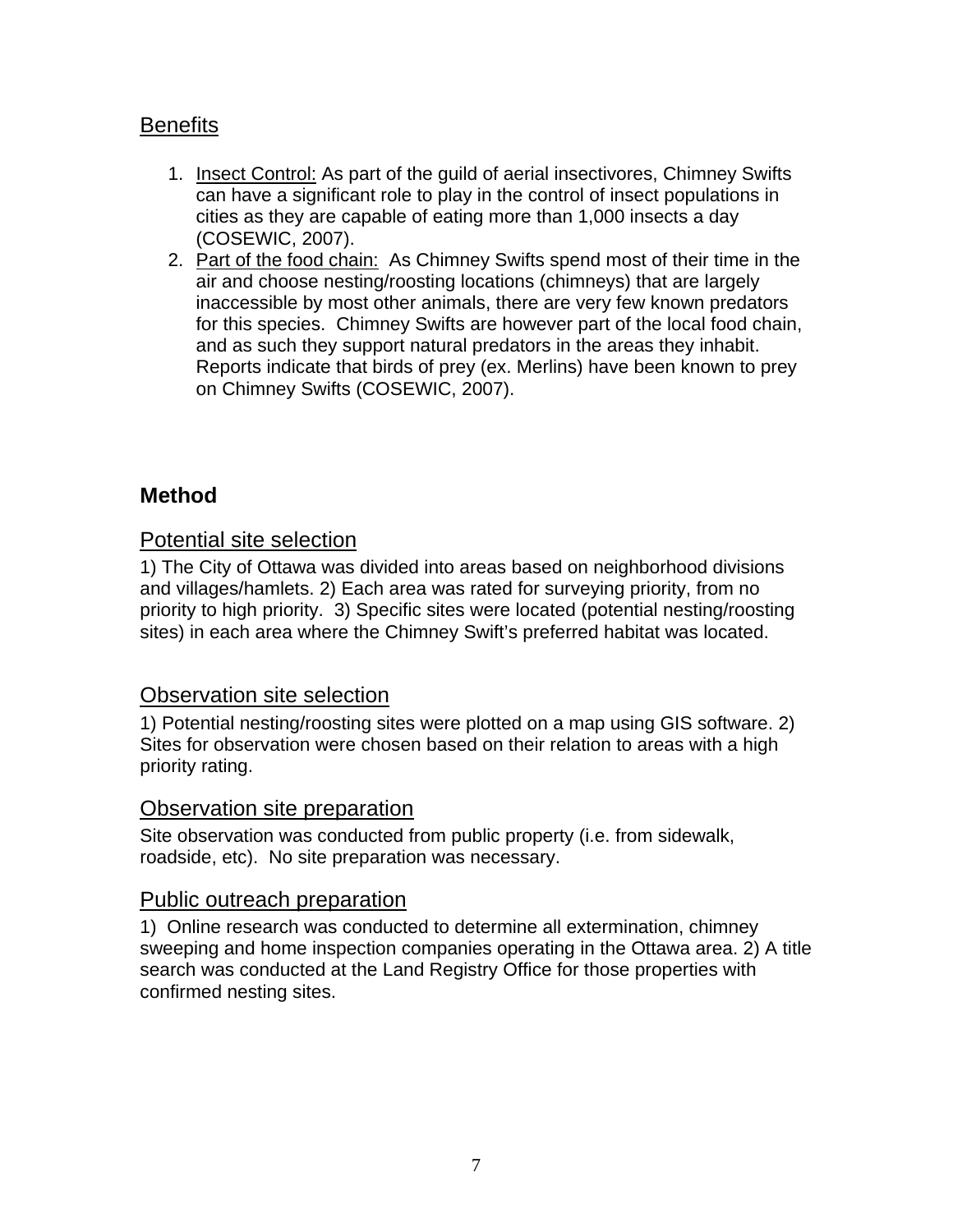### <span id="page-7-0"></span>Methods of data collection

- 1) Potential nesting/roosting sites in the "urban" areas of the City of O ttawa were found by visually scanning through online aerial images (http://www.bing.com/maps/?FORM=Z9LH4) of the city for habitat (chimney's) that appeared suitable. As online aerial images were unavailable for the rural areas of the city, potential nesting/roosting sit es in the villages/hamlets were found through observations on-site. Potential sites were associated with a civic address using the City of Ottawa's online mapping service Emap (http://apps104.ottawa.ca/emap/).
- 2) Monitoring was based on the Chimney Swift evening surveying protocol developed by Bird Studies Canada (BSC) (appendix 1). The protocol involves observing potential nesting/roosting sites for a period of approximately one hour (half an hour before sunset and half an hour after sunset), recording the number of Chimney Swifts entering and exiting the chimney as well as recording Chimney Swift activity in the area (number of Chimney Swifts flying).

surveying protocol were made. Surveyors were asked to monitor each site once, asked to record their general observations of the site and estimate overall himney swift numbers in an area rather than be concerned with completing all c the information on the protocol form. To ensure that a maximum number of sites were monitored during the time available for this study, minor deviations from the Bird Studies Canada evening instead of the protocols recommended three times. In addition, surveyors were

# **Results and Analysis**

#### Strategic identification of potential sites

The City of Ottawa was divided into 29 areas. Each of these areas received a surveying priority rating ranging from no priority to high priority. The rating was based on a subjective assessment of the areas potential to support Chimney Swift habitat considering anecdotal and historical evidence of Chimney Swift activity as well as the age and construction type of buildings.

35 potential nesting/roosting sites were identified and mapped using GIS 1 software (appendix 2).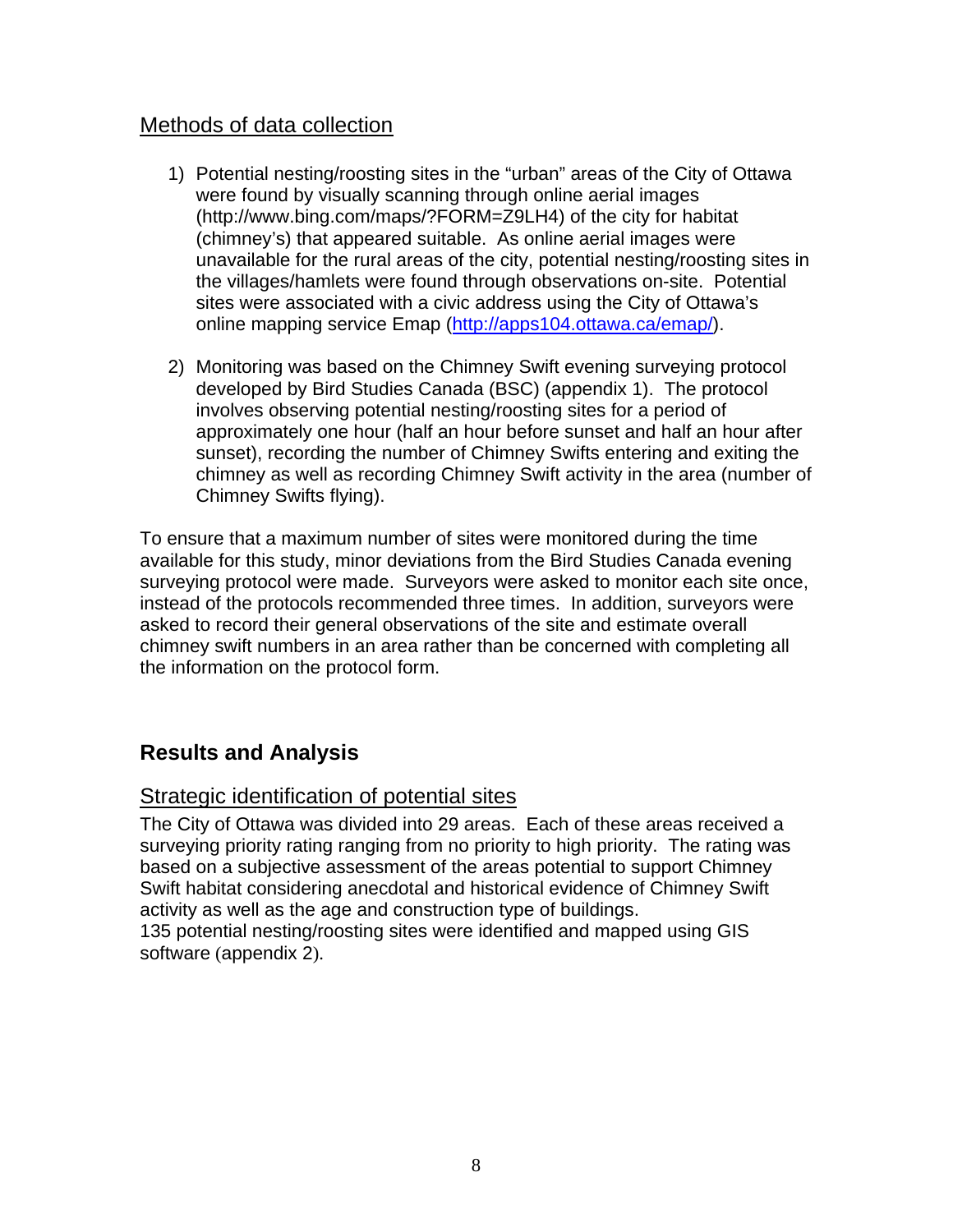# <span id="page-8-0"></span>**Monitoring**

Potential sites were monitored by the Project Coordinator or by a Stewardship Council member. Results were recorded on Bird Studies Canada's evening chimney observation form (appendix 3).

Of the 135 potential nesting/roosting sites mapped, 29 sites in 11 different areas of the city were monitored (appendix 5). The following table summarizes the results collected from the monitored sites:

| <b>Site</b>     | <b>Estimated Number</b><br>of Birds using<br><b>Chimney at site</b> | <b>Estimated number of</b><br><b>Birds observed in</b><br>surrounding area | Area of the city         |
|-----------------|---------------------------------------------------------------------|----------------------------------------------------------------------------|--------------------------|
| 1               | $\overline{2}$                                                      | N/A                                                                        | Carp                     |
| $\overline{2}$  | None                                                                | 8                                                                          | Centertown               |
| 3(a)            | None                                                                | None                                                                       | <b>Experimental Farm</b> |
| 3(b)            | None                                                                | None                                                                       | <b>Experimental Farm</b> |
| 3(c)            | None                                                                | None                                                                       | <b>Experimental Farm</b> |
| 4               | None                                                                | 20                                                                         | Glebe                    |
| $\overline{5}$  | None                                                                | None                                                                       | Glebe                    |
| $\overline{6}$  | None                                                                | 10                                                                         | Glebe                    |
| 7               | None                                                                | None                                                                       | Hintonburg               |
| 8               | None                                                                | None                                                                       | Hintonburg               |
| 9               | 4                                                                   | 20                                                                         | Hintonburg               |
| $\overline{10}$ | None                                                                | $\overline{5}$                                                             | Hintonburg               |
| 11              | None                                                                | None                                                                       | Hintonburg               |
| $\overline{12}$ | None                                                                | None                                                                       | Hintonburg               |
| 13              | None                                                                | 6                                                                          | Hintonburg               |
| 14              | $\overline{2}$                                                      | $\overline{6}$                                                             | Hintonburg               |
| $\overline{15}$ | None                                                                | $\overline{2}$                                                             | Hintonburg               |
| 16              | None                                                                | None                                                                       | Nepean                   |
| $\overline{17}$ |                                                                     | N/A                                                                        | Ottawa South             |
| 18              | None                                                                | None                                                                       | Rockcliffe               |
| $\overline{19}$ | None                                                                | 20                                                                         | Sandy Hill               |
| 20              | 4                                                                   | 20                                                                         | Sandy Hill               |
| $\overline{21}$ | None                                                                | $\overline{6}$                                                             | Sandy Hill               |
| $\overline{22}$ | 1                                                                   | 20                                                                         | Sandy Hill               |
| 23              | None                                                                | None                                                                       | <b>Stittsville</b>       |
| $\overline{24}$ | None                                                                | None                                                                       | Westboro                 |
| 25              | None                                                                | None                                                                       | Westboro                 |
| 26              | None                                                                | None                                                                       | Westboro                 |
| $\overline{27}$ | None                                                                | None                                                                       | Westboro                 |

#### **Table 1: Observations of Chimney Swift Activity at Surveyed Sites**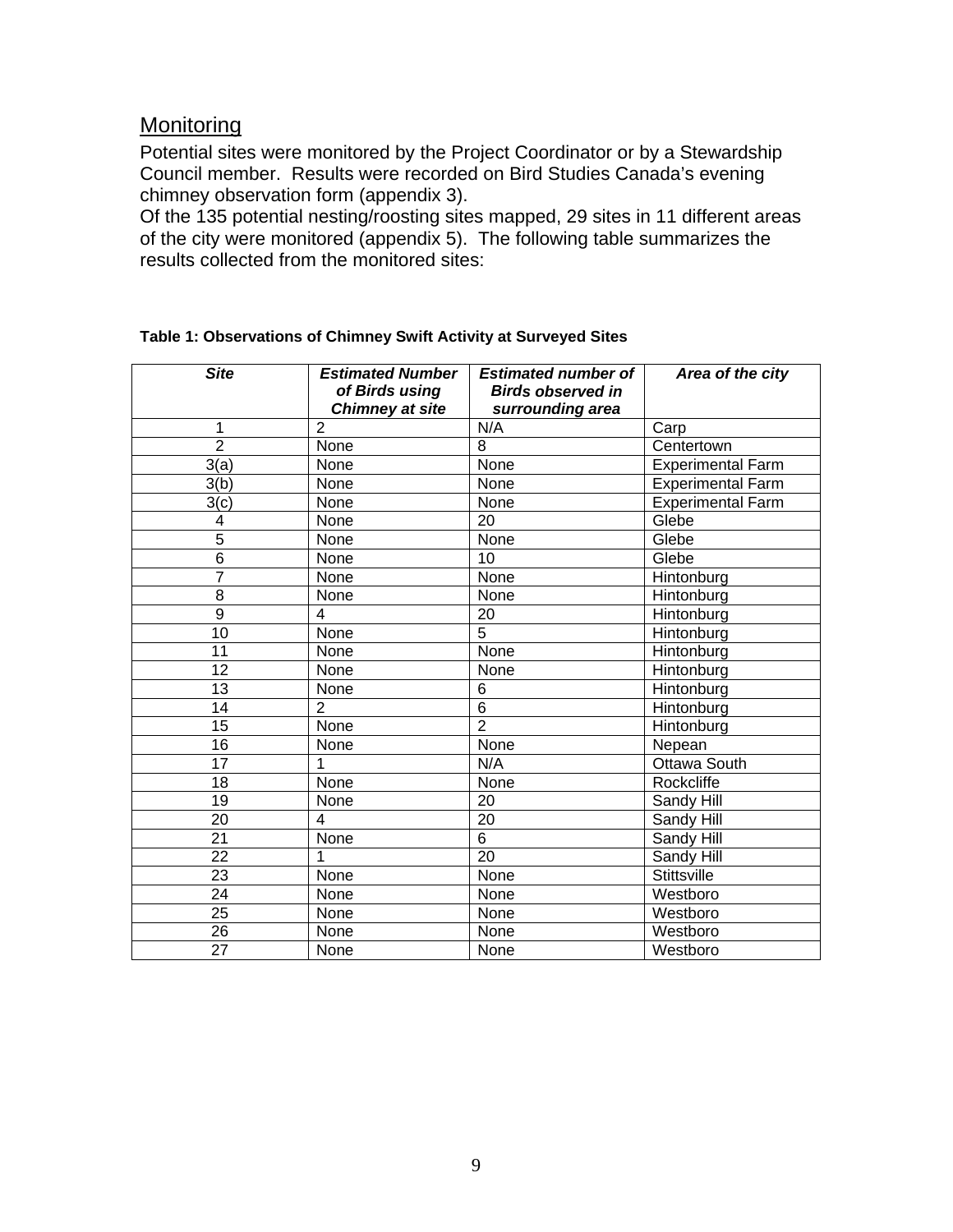#### <span id="page-9-0"></span>Public outreach

Two documents were created as part of the public outreach strategy for this project. The Chimney Swift fact sheet (appendix 10) is a quick reference document summarizing facts about the Chimney Swift and its status as a provincially and nationally threatened species; as well as legislation that exists to protect species at risk in Canada and Ontario; and best practices. The second document is a more in depth literature review (appendix 11), including sections on Chimney Swift biology, habitat, threats, legislation and best practices to help protect the species.

These documents became part of an information package that was mailed out to businesses in the Ottawa area that may have contact with the species or its habitat. The goal of the information package mail out was to increase awareness of the Chimney Swift and its status as a threaten ed species especially for re sidents of the Ottawa area who are most likely to come into contact with the species. The businesses included in the mail out were: chimney sweepers, exterminators, and home inspectors (appendix 7). In addition, the Chimney Swift information package was sent to property owners of the sites where confirmed Chimney Swift habitat was found. The following table summarizes the results of the public outreach component of the project:

| <b>Recipient Type</b>          | <b>Number of Packages mailed</b> | <b>Number of Packages</b><br>returned undelivered |
|--------------------------------|----------------------------------|---------------------------------------------------|
| Chimney sweeping companies     | 12                               |                                                   |
| <b>Extermination companies</b> | 22                               | None                                              |
| Home inspection companies      | 30                               |                                                   |
| <b>Property Owners</b>         |                                  |                                                   |
| Total                          | 70                               |                                                   |

#### **Table 2: Number of Information Packages Sent**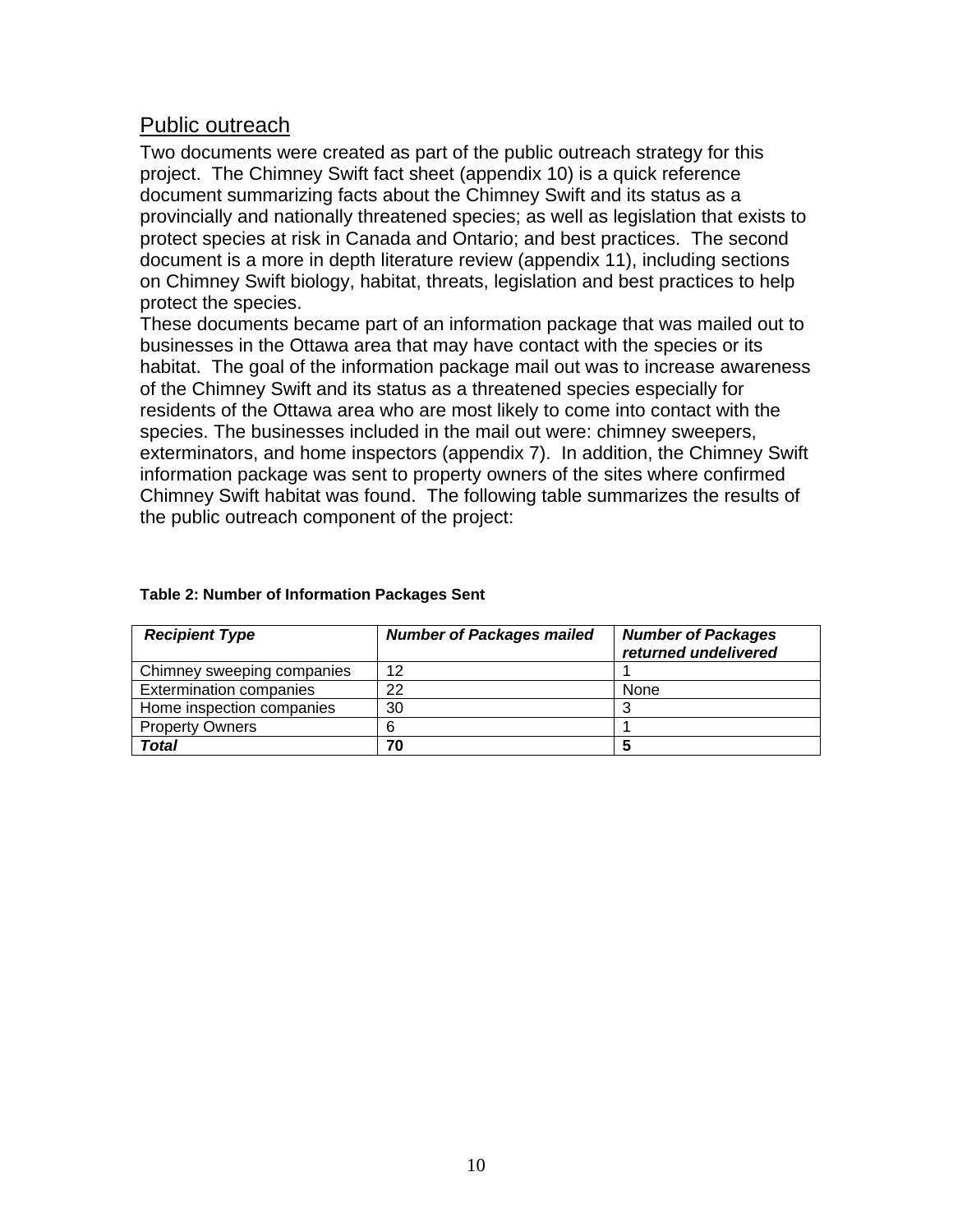# <span id="page-10-0"></span>**Summary/Discussion**

Field verification was conducted between July 7 and September 1, 2010 which corresponds to the second half of the Chimney Swifts active nesting/roosting season in the area. Surveyors noticed a significant change in Chimney Swift numbers/activity the week of August 16, 2010. At this point in the season, the number of Chimney Swifts obs erved declined and Chimney Swifts were no longer observed in areas that h ad been active earlier in the season. Chimney Swifts were found ne sting/roosting in six (6) of the 29 sites monitored



nesting/roosting sites were found, it is important to note that relatively large groups of Chimney Swifts were seen flying in the areas surrounding 12 of (20.7%). Five (5) of the confirmed nesting/roosting sites were located in the "urban" City of Ottawa and one (1) site was in a rural village. Although only 6 the 29 sites surveyed (41.4%). Focus on these areas should be considered in future studies that

Photo courtesy of Bruce Di Labio

Limiting factors encountered in this study include the following:

1. Potential Site Identification: There were potentially a number of suitable sites that were not discovered during this project due to the use of online aerial views for site identification. Online aerial views of the City were valuable tools for finding large easily visible chimneys in the City, but surveyors found that once on-site a number of additional suitable chimneys could be identified that were not previously visible and had therefore not been mapped and included in the study. Although on-site identification of suitable sites may have been more accurate, the timeline of this study did not allow for potential site identification to take place in this way.

2. Limitations of Online data: Field verification showed that 11 of the 29 surveyed sites (37.9%) were actually unsuitable habitat due to alterations to the chimney or due to the fact that they were in use by the building's operational system (Table ). These variables could not be accurately verified with the use of online aerial 3 views for site identification.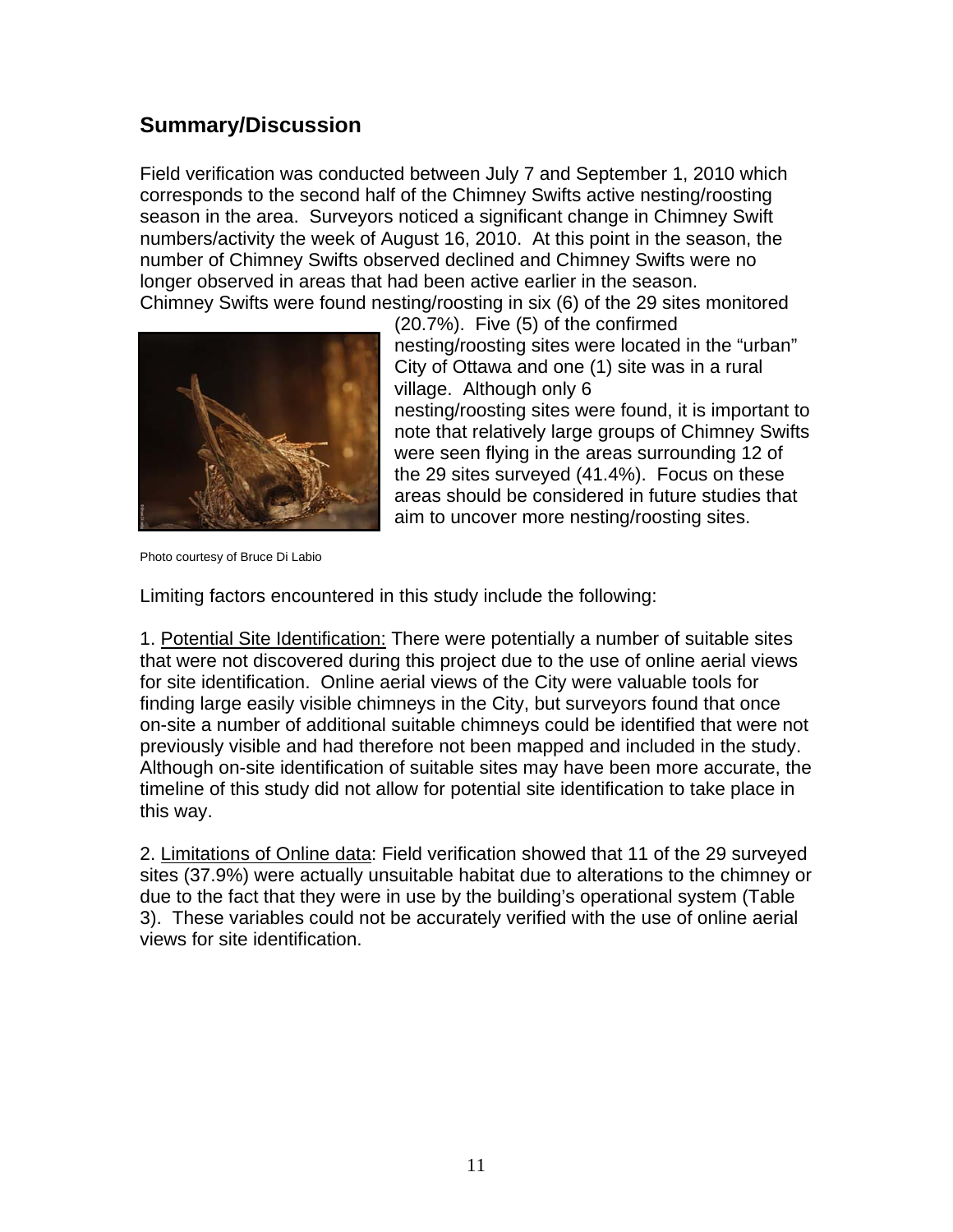| <b>Site</b>     | <b>Chimney (habitat)</b><br><b>Characteristics</b> | <b>Suitability</b> | <b>Reason/Observation on Site</b>                 |
|-----------------|----------------------------------------------------|--------------------|---------------------------------------------------|
| 1               | Square brick                                       | Suitable           |                                                   |
| $\overline{2}$  | Square brick                                       | Suitable           |                                                   |
| 3(a)            | Square brick                                       | Not suitable       | In use by buildings operational<br>system         |
| 3(b)            | Square brick                                       | Not suitable       | In use by buildings operational<br>system         |
| 3(c)            | Square brick                                       | Not suitable       | Flues installed                                   |
| 4               | Square brick                                       | Suitable           |                                                   |
| $\overline{5}$  | Square brick                                       | Suitable           |                                                   |
| 6               | Square brick                                       | Suitable           |                                                   |
| $\overline{7}$  | Square brick                                       | Not suitable       | Structure surrounding chimney<br>under renovation |
| 8               | Square stone                                       | Suitable           |                                                   |
| $\overline{9}$  | Square brick                                       | Suitable           |                                                   |
| 10              | Square brick                                       | Not suitable       | Chimney capped                                    |
| 11              | <b>Brick smokestack</b>                            | Not suitable       | In use by buildings operational<br>system         |
| 12              | <b>Brick smokestack</b>                            | Not suitable       | In use by buildings operational<br>system         |
| 13              | Square brick                                       | Suitable           |                                                   |
| 14              | Square stucco                                      | Suitable           |                                                   |
| $\overline{15}$ | Square brick                                       | Not suitable       | Chimney surrounded by<br>seagulls                 |
| 16              | Square stone                                       | Suitable           |                                                   |
| 17              | Square brick                                       | Suitable           |                                                   |
| 18              | Square brick                                       | Suitable           |                                                   |
| 19              | Square brick                                       | Not suitable       | Chimney capped                                    |
| 20              | Square brick                                       | Suitable           |                                                   |
| 21              | Square brick                                       | Not suitable       | Chimney being repaired                            |
| 22              | Square brick                                       | Suitable           |                                                   |
| 23              | Square brick                                       | Suitable           |                                                   |
| 24              | Square brick                                       | Suitable           |                                                   |
| 25              | smokestack                                         | Not suitable       | In use by buildings operational<br>system         |
| 26              | Square brick                                       | Suitable           |                                                   |
| $\overline{27}$ | None                                               | Not suitable       | Building demolished                               |

#### **Table 3: Observations of Habitat Suitability On-Site**

3. Late start for surveying season: Reports indicate that depending on the weather, Chimney Swifts generally arrive in the region in late spring and begin their migration south late in summer (late August-early September). Monitoring of potential sites was conducted between July 7, 2010 and September 1, 2010 (due to MNR's late notification of funding approval). To have a complete understanding of the Chimney Swift population in the City of Ottawa it would be ritical to have the surveying season span the full nesting/roosting season of the c Chimney Swift in the region.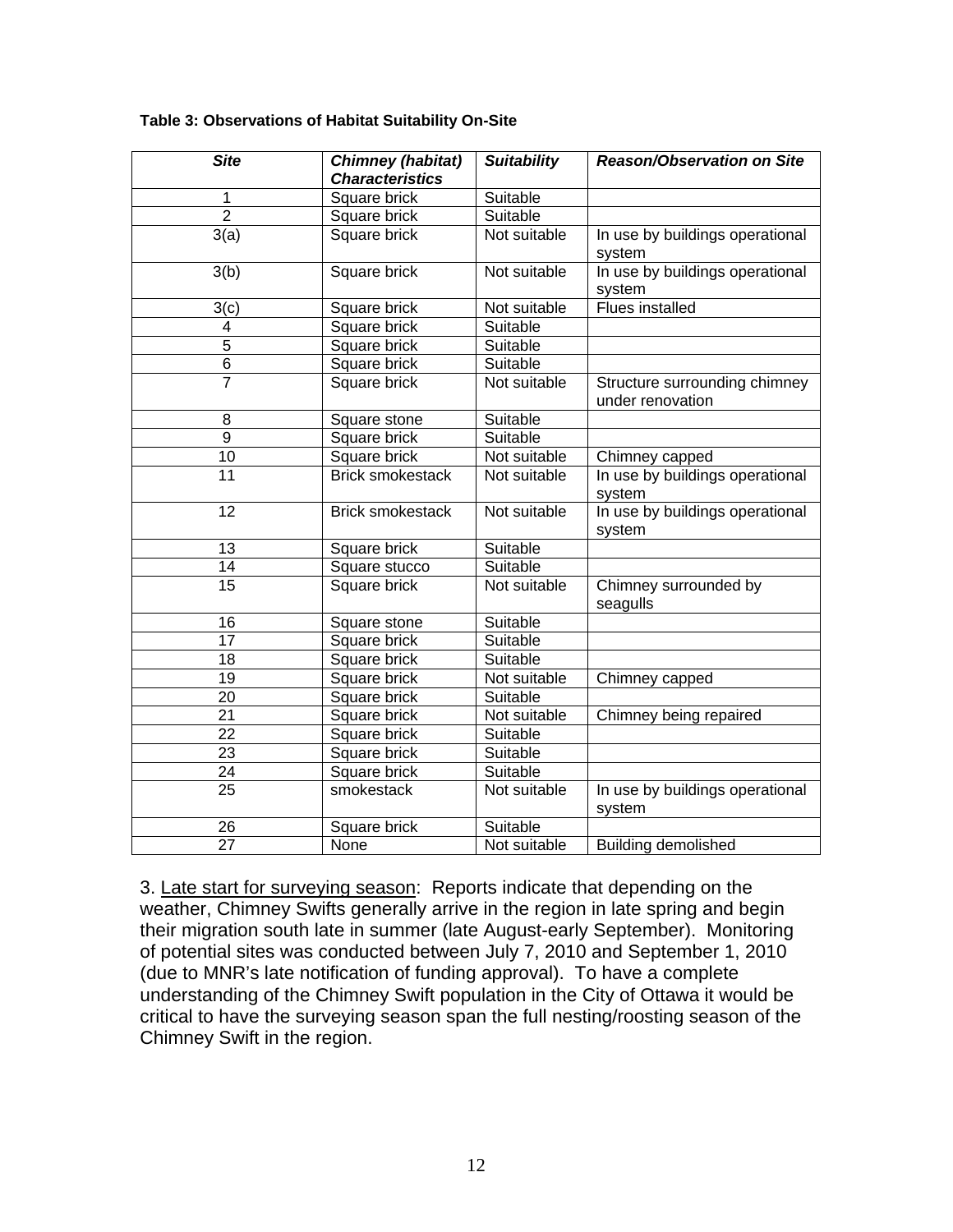### <span id="page-12-0"></span>**Management Recommendations**

- 1. Complete the survey of all 135 potential/suitable sites identified through this project.
- 2. Continue with the public outreach initiative developed by this project.
- 3. Consider expanding the public outreach initiative to include the involvement of community groups in surveying efforts to increase awareness.
- 4. Consider monitoring any confirmed nesting/roosting sites on an annual basis. This will allow for a greater understanding of Chimney Swift habits over time, thereby informing recovery strategies.
- 5. Consider "blitzing" areas where no Chimney Swifts were seen nesting/roosting, but where several were seen flying in the area, to locate potential/suitable chimneys to survey in these high priority areas.
- 6. Explore construction designs for artificial chimneys in colder climates, and consider their implementation in areas frequented by Chimney Swifts.